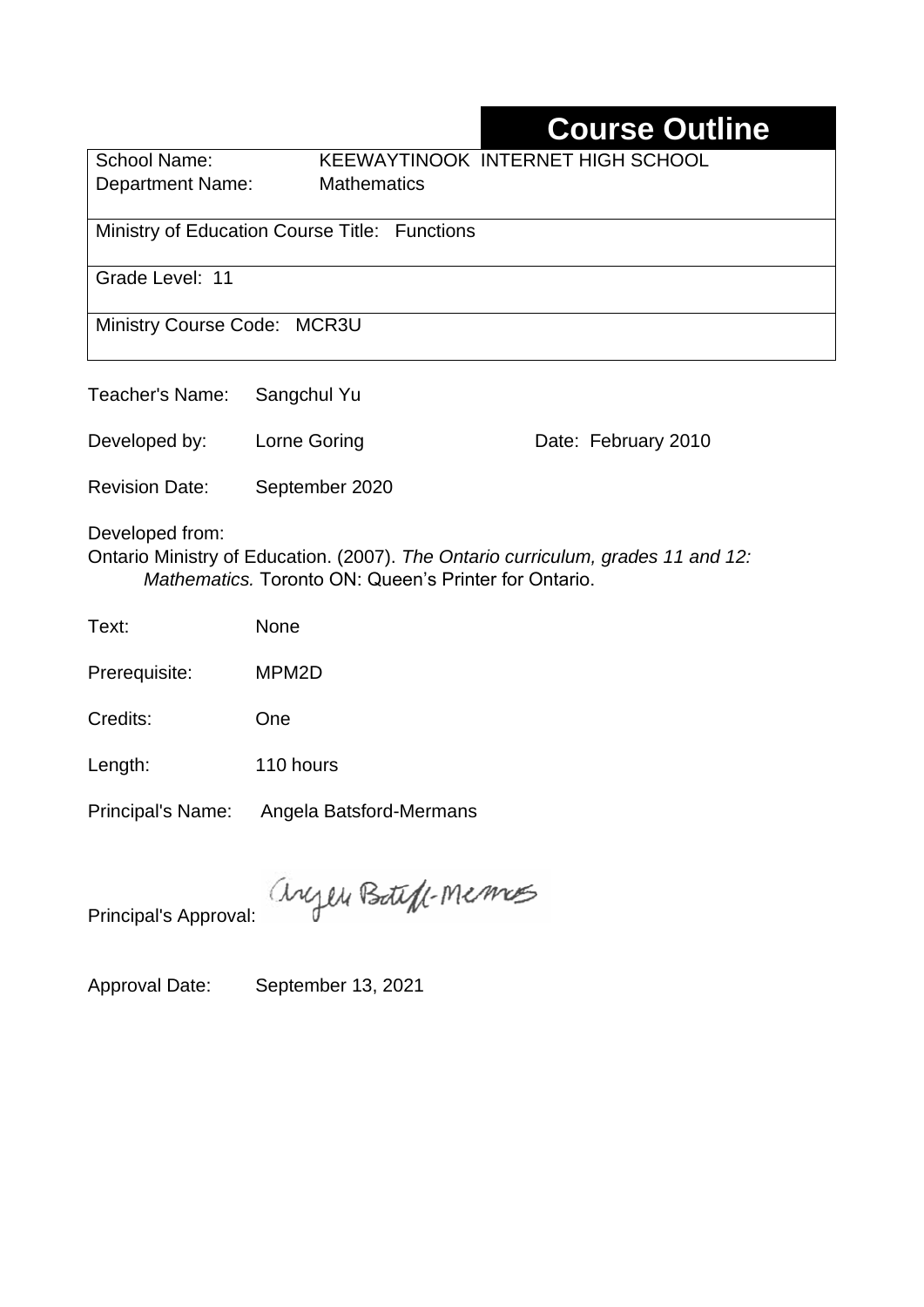## *Course Description/Rationale*

This course introduces the mathematical concept of the function by extending students' experiences with linear and quadratic relations. Students will investigate properties of discrete and continuous functions, including trigonometric and exponential functions; represent functions numerically, algebraically, and graphically; solve problems involving applications of functions; investigate inverse functions; and develop facility in determining equivalent algebraic expressions. Students will reason mathematically and communicate their thinking as they solve multi-step problems.

# *Overall Curriculum Expectations*

#### **Characteristics of Functions**

- Demonstrate an understanding of functions, their representations, and their inverses, and make connections between the algebraic and graphical representations of functions using transformations;
- Determine the zeros and the maximum or minimum of a quadratic function, and solve problems involving quadratic functions, including problems arising from real-world applications;
- Demonstrate an understanding of equivalence as it relates to simplifying polynomial, radical, and rational expressions.

#### **Exponential Functions**

- Evaluate powers with rational exponents, simplify expressions containing exponents, and describe properties of exponential functions represented in a variety of ways;
- Make connections between the numeric, graphical, and algebraic representations of exponential functions;
- Identify and represent exponential functions, and solve problems involving exponential functions, including problems arising from real-world applications.

#### **Discrete Functions**

- Demonstrate an understanding of recursive sequences, represent recursive sequences in a variety of ways, and make connections to Pascal's triangle;
- Demonstrate an understanding of the relationships involved in arithmetic and geometric sequences and series, and solve related problems;
- Make connections between sequences, series, and financial applications, and solve problems involving compound interest and ordinary annuities.

#### **Trigonometric Functions**

- Determine the values of the trigonometric ratios for angles less than 360º; prove simple trigonometric identities; and solve problems using the primary trigonometric ratios, the sine law, and the cosine law;
- Demonstrate an understanding of periodic relationships and sinusoidal functions, and make connections between the numeric, graphical, and algebraic representations of sinusoidal functions;
- Identify and represent sinusoidal functions, and solve problems involving sinusoidal functions, including problems arising from real-world applications.

## *Course Content*

| <b>Unit</b>                                      | Length   |
|--------------------------------------------------|----------|
| 1. Algebra                                       | 12 hours |
| 2. Representing Functions                        | 14 hours |
| 3. Quadratic Functions                           | 14 hours |
| 4. Determining and Applying Trigonometric Ratios | 15 hours |
| 5. Graphing Trigonometric Functions              | 14 hours |
| <b>6. Exponential Functions</b>                  | 15 hours |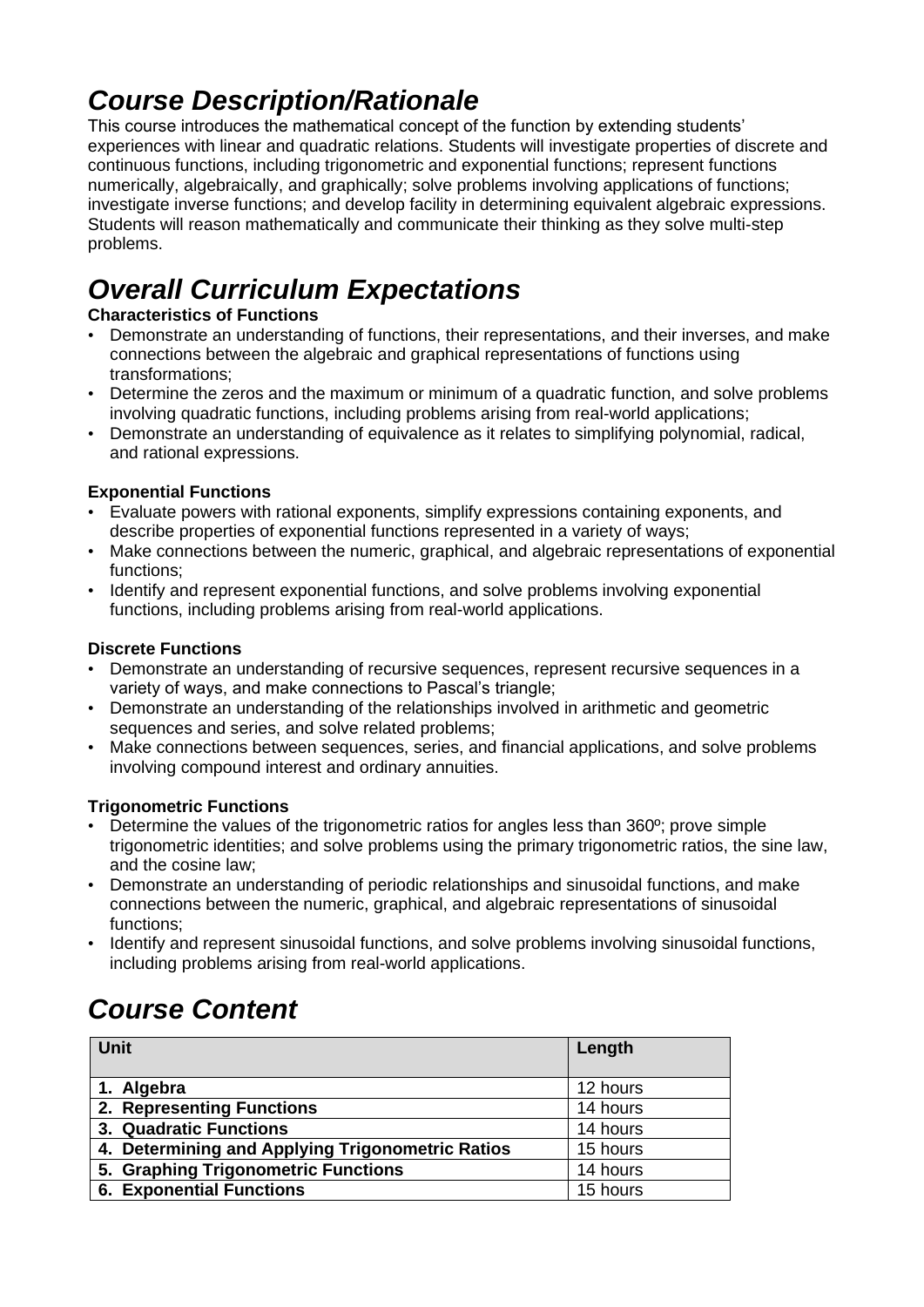| 7. Sequences and Series  | 12 hours  |
|--------------------------|-----------|
| 8. Financial Mathematics | 12 hours  |
| <b>Total</b>             | 110 hours |

## *Unit Descriptions*

#### **Unit 1 – Algebra**

In this unit students will simplify polynomial expressions through addition, subtraction and multiplication. Rational expressions will be simplified by adding, subtracting, multiplying, and dividing, stating restrictions on variable values. Finally, students will determine through substitution and simplification if two given algebraic expressions are equivalent.

#### **Unit 2 – Representing Functions**

Through authentic models, students are introduced to the definition of a function and the notations associated with it. Students use graphing technology and paper and pencil tasks to investigate the properties of functions and their inverses, and the transformations of functions. The investigations are used to introduce and extend the use of function notation to inverses and transformations. Students explore the domain and range of functions, inverses, and transformations.

#### **Unit 3 – Quadratic Functions**

Students will solve problems that involve quadratic functions arising from real-world applications. They will determine the maximum or minimum value of a quadratic function and the number of zeroes (i.e., x-intercepts). Students will simplify radicals and radical expressions obtained by adding, subtracting, and multiplying.

#### **Unit 4 – Determining and Applying Trigonometric Ratios**

Students consolidate and extend concepts first introduced in Grade 10. Students use the primary trigonometric ratios, the sine law, and the cosine law to model and solve two and three dimensional problems involving acute, right, and oblique triangles. Students investigate the relationship between degree and radian measure, and explore the use of the unit circle and special triangles to determine selected values of the primary trigonometric ratios. Methods of proof are introduced and applied to verify trigonometric identities. Students develop the skills to manipulate and solve trigonometric equations.

#### **Unit 5 – Graphing Trigonometric Functions**

Students investigate the periodic nature and graphical properties of the primary trigonometric functions. Using technology, students explore the effects of simple transformations on their graphs and equations. Students apply these concepts to model authentic problems.

#### **Unit 6 – Exponential Functions**

Students will use prior knowledge of linear and quadratic functions to compare with exponential functions (comparing rates of change using finite differences in tables of values; identifying a constant ratio in a table of values, inspecting graphs, comparing equations). Students will graph various exponential functions and make comparisons between the graphs.

#### **Unit 7 – Sequences and Series**

Students will investigate arithmetic and geometric series and sequences, and then solve related problems. They will demonstrate an understanding of recursive sequences and represent them in a variety of ways, including connections to Pascal's triangle.

#### **Unit 8 – Financial Mathematics**

Students develop the formula for compound interest and solve problems related to compound interest and annuities. As skills are developed, students use spreadsheets to investigate the cost of borrowing when interest rates, compound periods, lending terms, etc., are varied. The activities are designed to reflect the type of decisions that students are likely to face in their future, in their home communities and more regionally. Students apply skills with linear and exponential functions.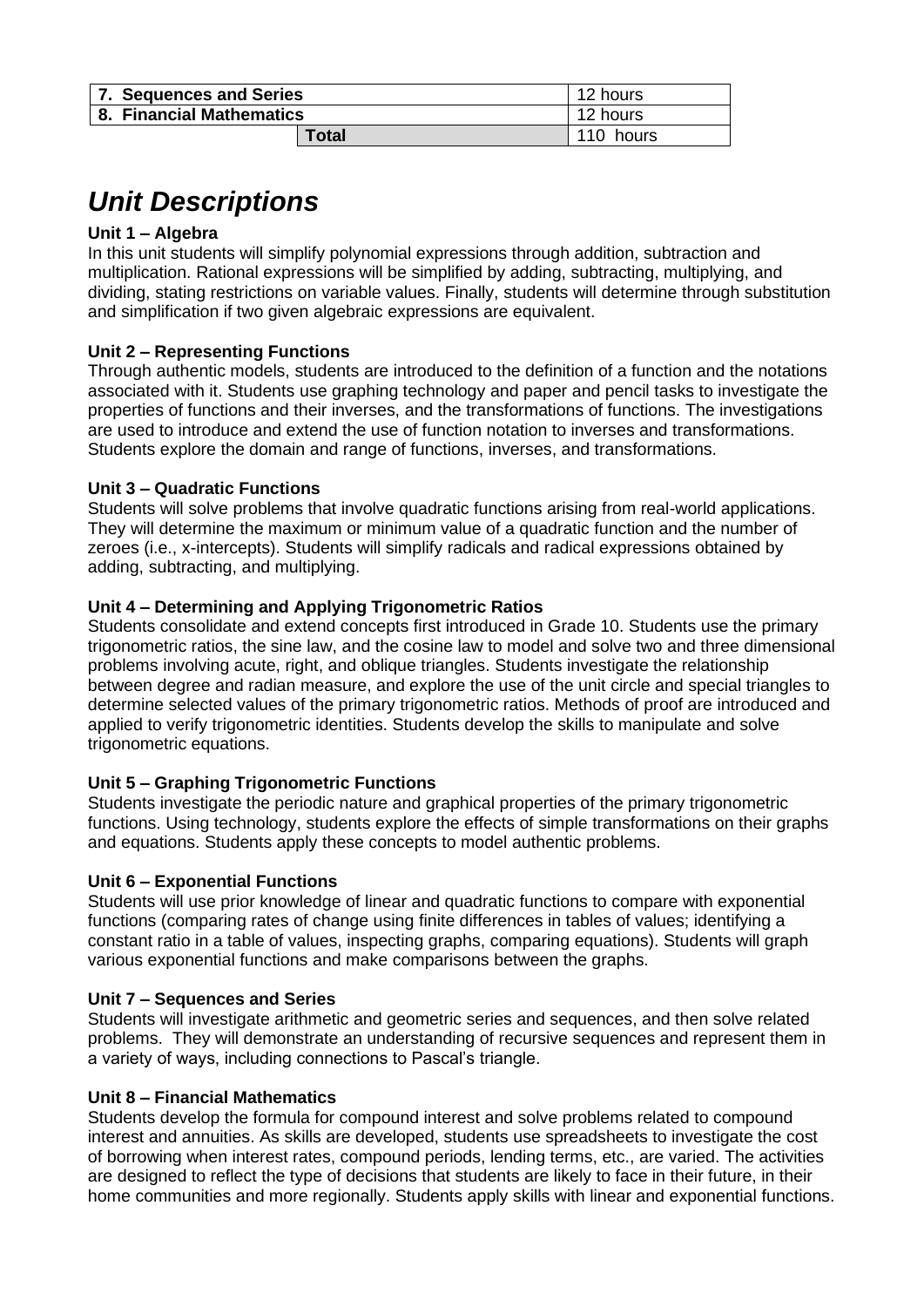# *Teaching/Learning Strategies*

This course is organized into an eight-week series of lessons and activities that is presented to students in remote northern communities via the internet. The eighth week is used for course consolidation, review, and the final examination. Teacher and students communicate over the internet through timely activity feedback, emails, messages, video and audio calls. Classroom mentors assume the role of liaison between the teacher and student while also supporting a holistic approach to motivate, engage and support each individual student.

A variety of strategies will be used in the online delivery of this course. Some instructional strategies include:

- The use of rich contextual problems which engage students and provide them with opportunities to demonstrate learning, and appreciate the need for new skills;
- The prompting, supporting, and challenging of individual students; addressing individual students' needs and ensuring sound learning opportunities for every student.
- The use of technological tools and software (e.g., graphing software, dynamic geometry software, the Internet, spreadsheets, and multimedia, discussion forums, live chat) in activities, demonstrations, and investigations to facilitate the exploration and understanding of mathematical concepts;
- The use of learning/performance tasks that are designed to link several expectations and give the students occasion to demonstrate their optimal levels of achievement through the demonstration of skill acquisition, the communication of results, the ability to pose extending questions following an inquiry, and the determination of a solution to unfamiliar problems;
- The use of accommodations, remediation, and/or extension activities, where necessary, to meet the needs of exceptional students.
- Encourage students to investigate, to reason, to explore alternative solutions and to take the risks necessary to become successful problem solvers.

Learning goals will be discussed at the beginning of each assignment and success criteria will be provided to students. The success criteria are used to develop the assessment tools in this course, including rubrics and checklists.

## *Evaluation*

The final grade will be determined as follows (Ontario Ministry of Education, 2010):

- Seventy per cent of the grade will be based on evaluation conducted throughout the course. This portion of the grade should reflect the student's most consistent level of achievement throughout the course, although special consideration should be given to more recent evidence of achievement.
- Thirty percent of the grade will be based on a final evaluation administered at or towards the end of the course. This evaluation will be based on evidence from one or a combination of the following: an examination, a performance, an essay, and/or another method of evaluation suitable to the course content. The final evaluation allows the student an opportunity to demonstrate comprehensive achievement of the overall expectations for the course (p. 41).

Ontario Ministry of Education. (2010). *Growing success: Assessment, evaluation and reporting in Ontario schools*. Toronto ON: Queen's Printer for Ontario.

| Type of<br><b>Assessm</b><br>ent | Category                                | <b>Details</b>                                                    | Weig<br>hting<br>(%) |
|----------------------------------|-----------------------------------------|-------------------------------------------------------------------|----------------------|
| (70%)                            | Term Work   Knowledge/<br>Understanding | Explore exponential relations and perform algebraic<br>operations | 13                   |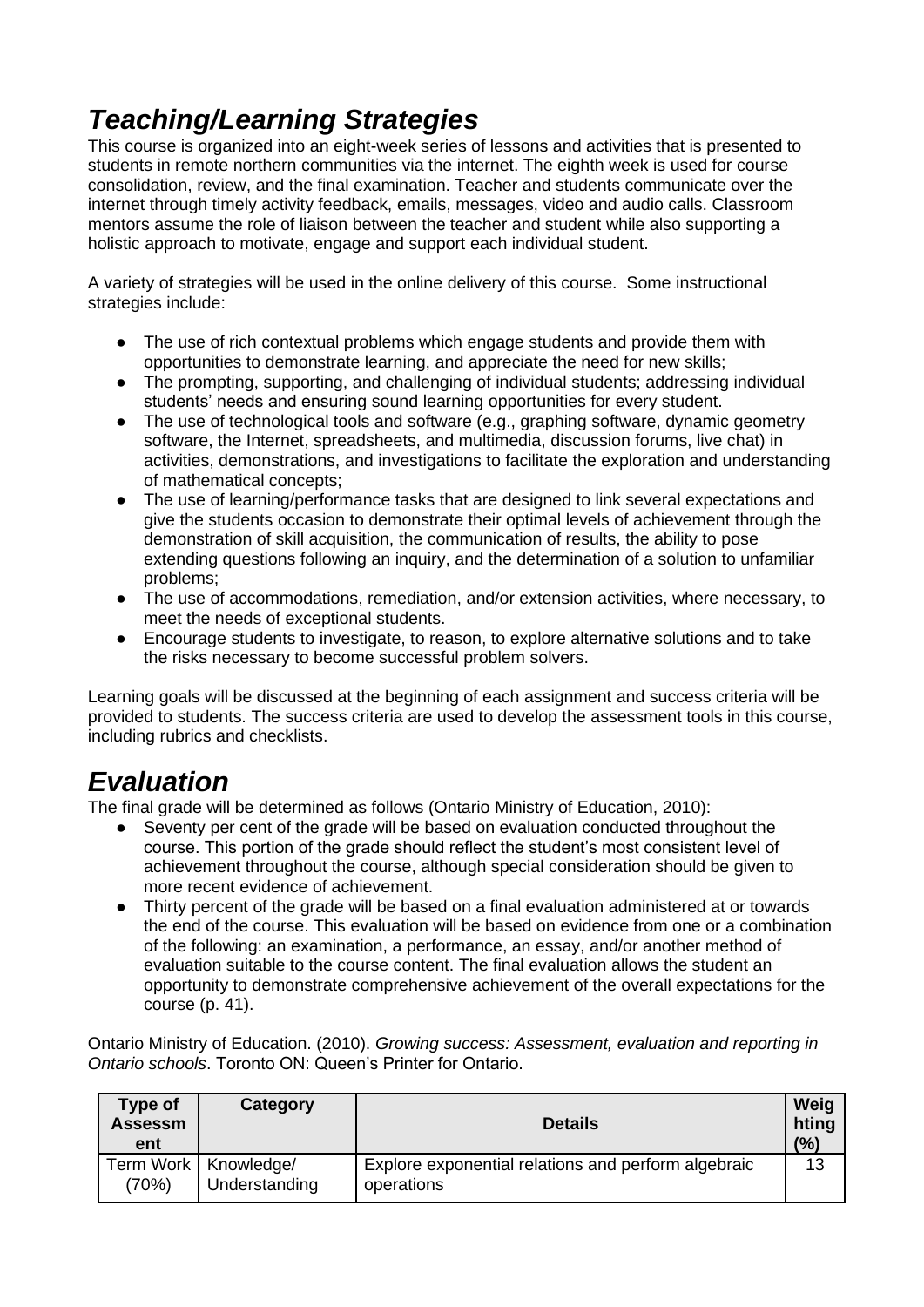|                     | Thinking          | Investigate properties of inverse functions                                                         |                       | 19             |
|---------------------|-------------------|-----------------------------------------------------------------------------------------------------|-----------------------|----------------|
|                     | Communication     | Verify, through investigation facilitated by dynamic<br>geometry software, geometric properties and |                       | 19             |
|                     |                   | relationships involving functions                                                                   |                       |                |
|                     | Application       | Solve exponential equations<br>Apply exponential laws                                               |                       | 19             |
|                     |                   |                                                                                                     |                       |                |
|                     |                   | Find inverse functions by applying algebraic<br>approaches                                          |                       |                |
| Final               | Culminating       | Graph quadratic functions by hand and                                                               | K/U                   | 3              |
| Evaluation<br>(30%) | Activity<br>(15%) | using technology<br>Perform transformations on plotted<br>functions                                 | $\mathsf{T}$          | 4              |
|                     |                   |                                                                                                     | C                     | 4              |
|                     |                   | Solve quadratic equations of real world                                                             | A                     | 4              |
|                     |                   | examples                                                                                            |                       |                |
|                     |                   | Calculate using Sine and cosine laws                                                                |                       |                |
|                     | Exam              | Analyze various aspects on the graph of                                                             | K/U                   | 3              |
|                     | (15%)             | a quadratic function                                                                                | $\mathsf T$           | $\overline{4}$ |
|                     |                   | Compare investment options and make                                                                 | $\overline{\text{C}}$ | 4              |
|                     |                   | an educated decision                                                                                | $\overline{A}$        | 4              |
|                     |                   | Use the sine/cosine law to calculate                                                                |                       |                |
|                     |                   | distances                                                                                           |                       |                |
|                     |                   | Solve problems using graphical                                                                      |                       |                |
|                     |                   | representations of data                                                                             |                       |                |
|                     |                   |                                                                                                     | <b>TOTAL</b>          | 100            |

### *Assessment/Evaluation Strategies*

A variety of assessment and evaluation methods, strategies and tools are required as appropriate to the expectation being assessed. These include diagnostic, formative, and summative within the course and within each unit.

Assessment *for* learning and assessment *as* learning is obtained through a variety of means, including the following:

- Ongoing descriptive feedback
- Small-group conversations to develop their opinions and communication skills
- Self-assessment (weekly self-assessment of learning)
- Peer assessment
- Application in familiar settings
- Application in novel settings
- Mentor observations
- Open ended questioning
- Creation of displays and projects
- Graphic organizers
- Conversations with student on a regular basis to verbalize observations, ask questions, and clarify understanding.

Evidence of student achievement (assessment *of* learning) is collected from various sources, including the following:

- Ongoing observations of most consistent work, with consideration given to most recent work
- Conversations with students
- Summative unit activities
- Quizzes
- Culminating activity
- Exam.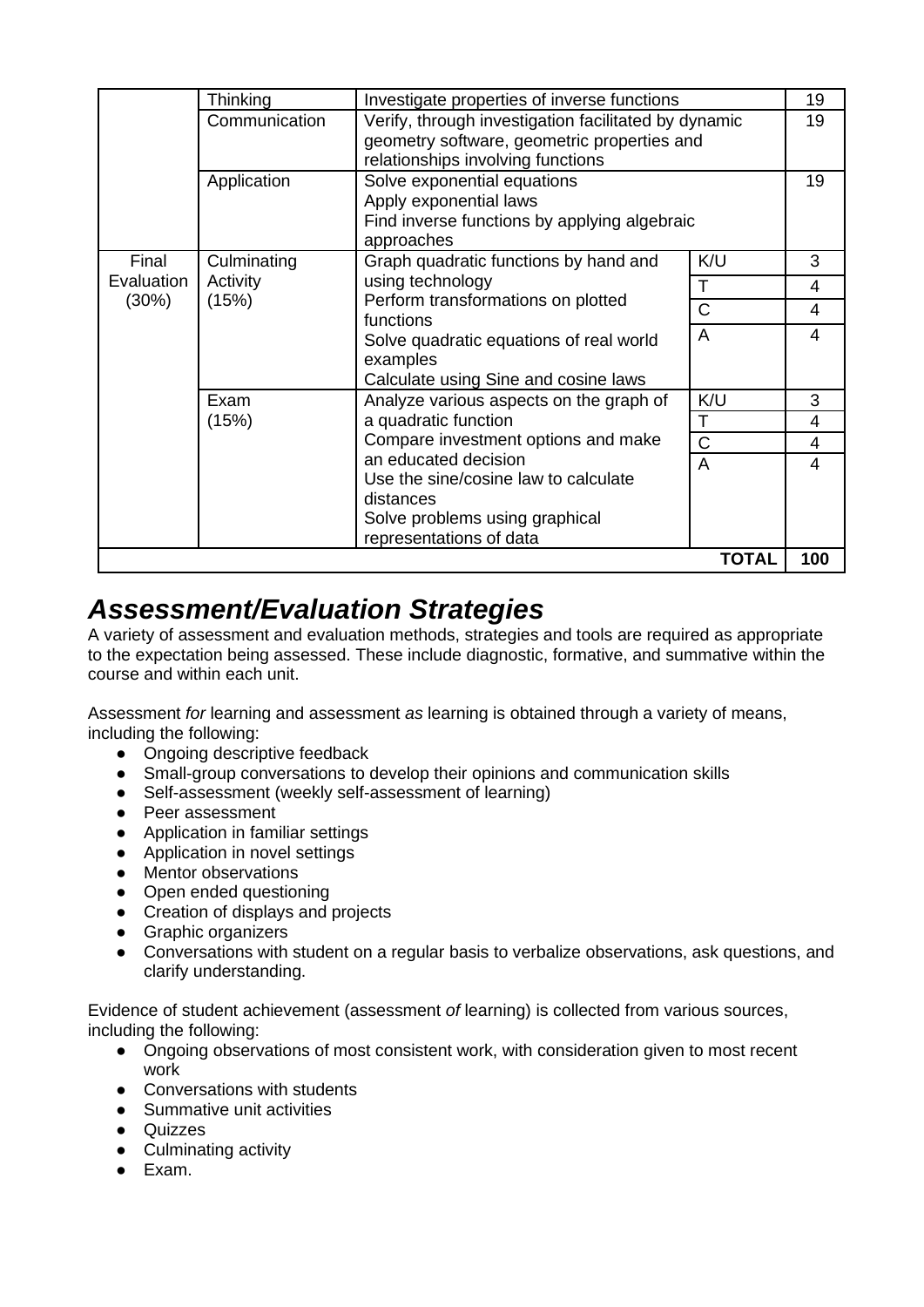Whenever possible, assessment tasks are designed in real world contexts so that students see the learning in Principles of Mathematics as meaningful and relevant and are motivated to apply their learning in an assessment situation.

The Ministry of Education's 2010 document, *Growing Success*, outlines the seven fundamental principles that guide best practice in the assessment and evaluation of students. KiHS teachers use practices that:

- are fair, transparent, and equitable for all students:
- support all students, including those with special education needs, those who are learning the language of instruction (English or French), and those who are First Nation, Métis, or Inuit;
- are carefully planned to relate to the curriculum expectations and learning goals and, as much as possible, to the interests, learning styles and preferences, needs, and experiences of all students;
- are communicated clearly to students and parents at the beginning of the course and at other points throughout the school year or course;
- are ongoing, varied in nature, and administered over a period of time to provide multiple opportunities for students to demonstrate the full range of their learning;
- provide ongoing descriptive feedback that is clear, specific, meaningful, and timely to support improved learning and achievement;
- develop students' self-assessment skills to enable them to assess their own learning, set specific goals, and plan next steps for their learning (p.6).

### *Resources*

Ontario Ministry of Education. (n.d.). *Indigenous education strategy.* <http://www.edu.gov.on.ca/eng/aboriginal/>

- Ontario Ministry of Education. (2007). *The Ontario curriculum, grades 11 and 12: Mathematics.*  <http://www.edu.gov.on.ca/eng/curriculum/secondary/math1112currb.pdf>
- Ontario Ministry of Education. (2010). *Growing success: Assessment, evaluation and reporting in Ontario schools*.<http://www.edu.gov.on.ca/eng/policyfunding/growSuccess.pdf>
- Ontario Ministry of Education. (2016). *Ontario schools, kindergarten to grade 12: Policy and program requirements.* <http://edu.gov.on.ca/eng/document/policy/os/index.html>
- Toulouse, P.R. (2016). What matters in Indigenous education: Implementing a vision committed to holism, diversity and engagement. [https://peopleforeducation.ca/wp](https://peopleforeducation.ca/wp-content/uploads/2017/07/MWM-What-Matters-in-Indigenous-Education.pdf)[content/uploads/2017/07/MWM-What-Matters-in-Indigenous-Education.pdf](https://peopleforeducation.ca/wp-content/uploads/2017/07/MWM-What-Matters-in-Indigenous-Education.pdf)

## *Additional Resources*

- Britton, J. (2011, January 11). Legend of the chessboard. YouTube. <https://www.youtube.com/watch?v=t3d0Y-JpRRg>
- Function grapher and calculator. (n.d.). Math is Fun. [https://www.mathsisfun.com/data/function](https://www.mathsisfun.com/data/function-grapher.php)[grapher.php](https://www.mathsisfun.com/data/function-grapher.php)
- Further Maths. (2012, October 11). Maths tutorial: Trigonometry law of sines / sine rule. YouTube. <https://www.youtube.com/watch?v=bDPRWJdVzfs>